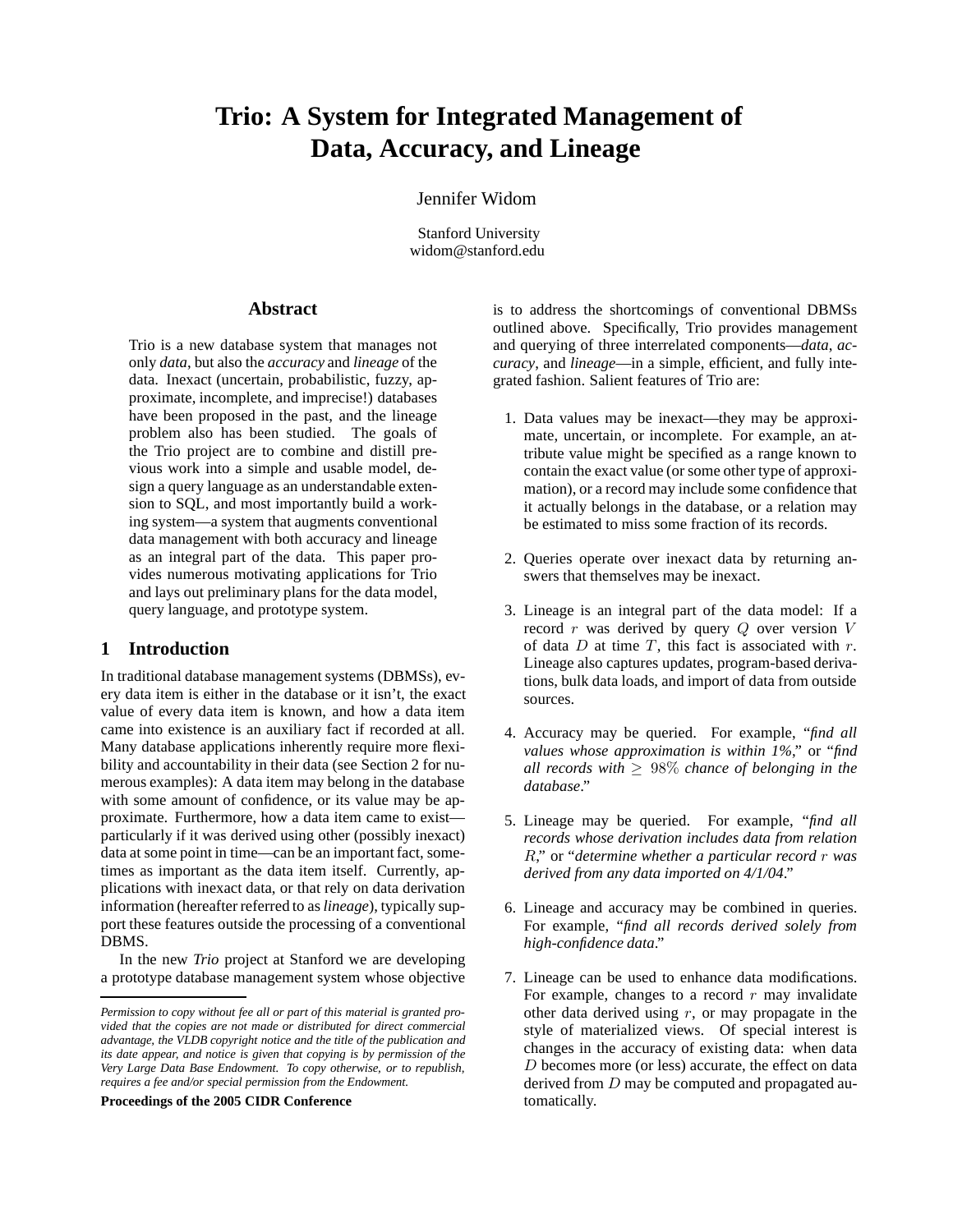Providing all of these features for fully integrated management of data, accuracy, and lineage requires reconsidering many aspects of a DBMS. In the Trio project we plan to address at least the following areas:

- Theoretical foundations and data model
- Query language, including semantics, optimization, and execution strategies
- New access methods as needed for efficiency
- User and application interfaces that incorporate accuracy and lineage
- System architecture and implementation

In this paper we present a preliminary version of the *Trio Data Model* (*TDM*) that captures data, accuracy, and lineage (Section 4). We also discuss *TriQL* (pronounced "treacle"), a query language that extends SQL to incorporate the capabilities related to accuracy and lineage discussed above (Section 5). We cover implementation issues briefly (Section 6), but in this paper we do not delve into query optimization or execution, access methods, or interfaces.

Before turning to the data model, query language, and system, in the remainder of this section we discuss the scope of Trio and its objectives in the context of previous work. Section 2 presents a significant number of motivating applications, and Section 3 introduces a specific running example used thereafter in the paper.

# **1.1 What Trio is Not**

Trio offers a platform for data management that extends a traditional DBMS in several ways, as discussed above. Possibilities are numerous for making data more flexible and accountable, so it is equally important to understand what capabilities are not an objective for Trio:

- *Trio is not a comprehensive temporal DBMS*. Time is an important component of data lineage: applications often need to keep track of when data items were derived, not just how. Furthermore, lineage capabilities may work together with versioning features in the Trio system (see Section 4.3). Nevertheless we do not plan to include rich fine-grained temporal data modeling or query constructs as part of Trio. Full temporal support could certainly be useful for some of our motivating applications (Section 2), but we prefer to separate that issue and focus initially on adding accuracy and lineage to conventional nontemporal data.
- *Trio is not a DBMS for semistructured data*. As with temporal data, semistructured data is clearly important in some of our motivating applications. However, we prefer to keep our base data model simple (i.e., relational) so we can focus on issues arising from the need to manage and query accuracy and lineage, not from lack of structure in the data itself.
- *Trio is not the last word in managing inexact data*. A tremendous amount of work has already been done in this area, as discussed in Section 1.2 below. Our goals are to distill from previous work a data model and query language incorporating accuracy that is simple enough to be adopted easily, yet expressive enough to capture a variety of applications; to integrate accuracy with data lineage; and to make the entire ensemble work in a running prototype.
- *Trio is not the last word in managing data lineage*. Similar to accuracy, data lineage has seen considerable previous work, discussed in Section 1.2. Here too our primary goals are usability, full integration with other aspects of the system, and a complete working prototype.
- *Trio is not a federated or distributed system*. Data values in Trio may be identifiers for external files or other outside sources of data, as in, e.g., [HN00]. However, we are not planning to build special treatment of these values into the first-version Trio query processor, even though it might be useful for some of our target applications. Trio still provides some useful features for outside data: When data is imported from possibly unreliable outside sources (e.g., in the scientific data application domain described Section 2.1), accuracy for that data can be set accordingly, and can be adjusted later via lineage. Furthermore, Trio data values that identify outside data sources could encode expected reliability or quality of the sources as an accuracy measure.

# **1.2 Contribution over Previous Work**

There has been a significant amount of work in areas variously known as *uncertain*, *probabilistic*, *fuzzy*, *approximate*, *incomplete*, and *imprecise* data management. Examples of this work can be found in [BGMP92, BP82, BP93, CKP03, DS04, Fag02, Fuh90, IL84, KOR96, Lee92, LLRS97, LM04, LS90, Mot94, OO93, OW00, Sad91, SM01, YLW<sup>+</sup>95, Zim97, and even this list is woefully incomplete. One of our initial objectives is simply to sort out and understand the fundamental differences among these closely related lines of research. We will identify which ideas can and should be incorporated into Trio, bearing in mind our motivating applications (Section 2), and our goals of usability and rapid prototype deployment.

There has been a much smaller but nonetheless steady stream of recent work in data lineage (sometimes referred to as *provenance*), e.g., [BB99, BCTV04, BKT01, BKTT04, CW03, CWW00, FB01, FVWZ02, WM90, WS97]. In this area too we will incorporate previous ideas into our work, identifying the techniques that are useful for our motivating applications, feasible from a systems perspective, and consistent with our overall approach.

Considering previous work in accuracy and lineage, the main objectives of Trio are to: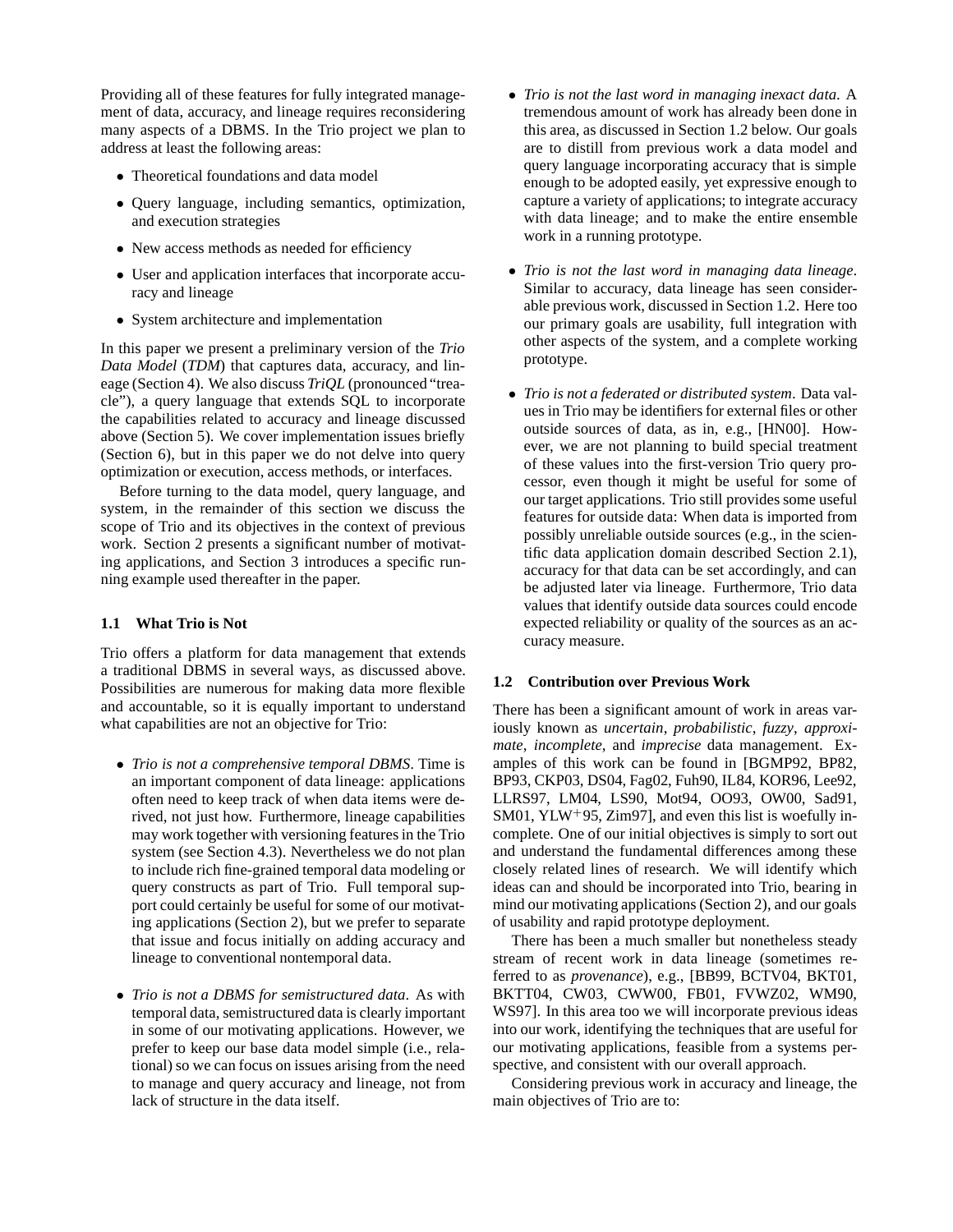- 1. Distill a simple and usable data model incorporating both accuracy and lineage
- 2. Introduce a query language that extends SQL to handle data, accuracy, and lineage in an integrated fashion, including queries and modifications
- 3. Deploy a working system that is sufficiently easy to adopt and efficient enough that it actually gets used

Two areas of recent work, *superimposed information* [DMB<sup>+</sup>01, MD99] and *annotation management* [BCTV04], propose models less specific than ours, but with the same overall goal of enhancing data with additional information that may be as important as the data itself.

Superimposed information targets any application that benefits from a second level of information layered over the base data. Superimposed information is added to existing information sources to "help organize, access, connect, and reuse information elements in those sources" [MD99]. Certainly lineage can be considered a type of superimposed information, and accuracy could fall into that category too. However, work on superimposed information considers a completely separate layer, rather than integrating the additional information as in our approach.

Unlike superimposed information, annotations couple additional information directly with the base data. The annotation management system described in [BCTV04] considers the problem of propagating annotations through query operators in a subset of SQL, addressing in particular the issue that equivalent query formulations may not produce equivalent result annotations. Lineage (called provenance in [BCTV04]) plays a role in how annotations are propagated. Although not featured in [BCTV04], accuracy could be treated as a type of annotation, so the approach in [BCTV04] may be useful as we formulate our query semantics (Section 5.1).

# **2 Motivating Applications**

This section motivates Trio with a wide variety of application domains. All of these applications can exploit some of Trio's unique features to best manage their data, and some applications can exploit all of the features. This suite of suitable application domains is certainly not exhaustive, but it is more than sufficient to motivate the need for a new system such as Trio that manages data, accuracy, and lineage in an integrated fashion.

Of course with such a plethora of motivating application domains it will be important to narrow down and prototype one or two specific applications in detail initially, in order to focus and validate our work. One candidate is presented in Section 3 and used for examples later in the paper.

# **2.1 Scientific Data Management**

Consider an experimental scientist, e.g., a biologist, chemist, astronomer, earth scientist, etc. Scientists typically conduct many experiments that produce raw data sometimes vast amounts of data—that must be saved and analyzed. Data-generating experiments may be performed in a laboratory, in the field, with pencil-and-paper analysis, via computer simulation, or some combination of these methods. Regardless of the method, in many cases the data values to be stored may be inexact, or may have a confidence value associated with them [KOR96].

From raw data values, aggregate or other combined or higher-level values may be derived and also stored in the database [FB01]. Subsequent experiments may generate new raw values which, in addition to creating new derived data, may alter the confidence or approximation of previous values, both raw and derived  $[GST<sup>+</sup>02]$ . In addition, scientists frequently incorporate or link data from outside sources into their own databases, both as raw values and to create new derived data. The accuracy and reliability of data obtained from these outside sources must be captured along with the data, and can also change over time.

This application domain can exploit all of Trio's features. Furthermore it motivates one of our main goals, which is keeping the system simple, efficient, and usable. Although scientists are clamoring for more suitable data management tools, they will not consider adopting a new software system if it is overly complex, slow, or has a high barrier to entry.

#### **2.2 Sensor Data Management**

Consider numerous sensors collecting data at regular intervals and transmitting their readings to a centralized system for processing. (Of course there are other, more distributed, approaches to sensor data management [Kum03], but centralized collection is a viable approach for a class of applications.) Often sensors may be unreliable: readings may be missed at some intervals, or transmitted values may be erroneous or imprecise. A platform for managing and querying inaccurate or incomplete data relieves the sensor processing system from implementing this functionality itself, outside of its data management system [Kum03].

Lineage also plays an important role in this setting. Typically, raw sensor readings are heavily aggregated and summarized, but it is useful to keep track of the original sources of the derived higher-level data—to facilitate detailed analysis but also to manage inaccuracy: For example, if a sensor is discovered to be particularly faulty, accuracy of its recent readings can be downgraded, with the effects propagated automatically to the accuracy of summary data computed using these readings. This capability is one of Trio's important features.

#### **2.3 Data Deduplication**

*Deduplication* is one common component of the *data cleaning* process, e.g., [CGG<sup>+</sup>03, GFS<sup>+</sup>01, HS98, Mon97, RH01, Sar00]. Some approaches to data cleaning exploit lineage, e.g.,  $[GFS+01]$ , and deduplication is especially important when integrating data from multiple sources, e.g, [SB02]. Deduplication algorithms identify and merge multiple data items that are likely to represent the same real-world entity. (In the closely related area of *record*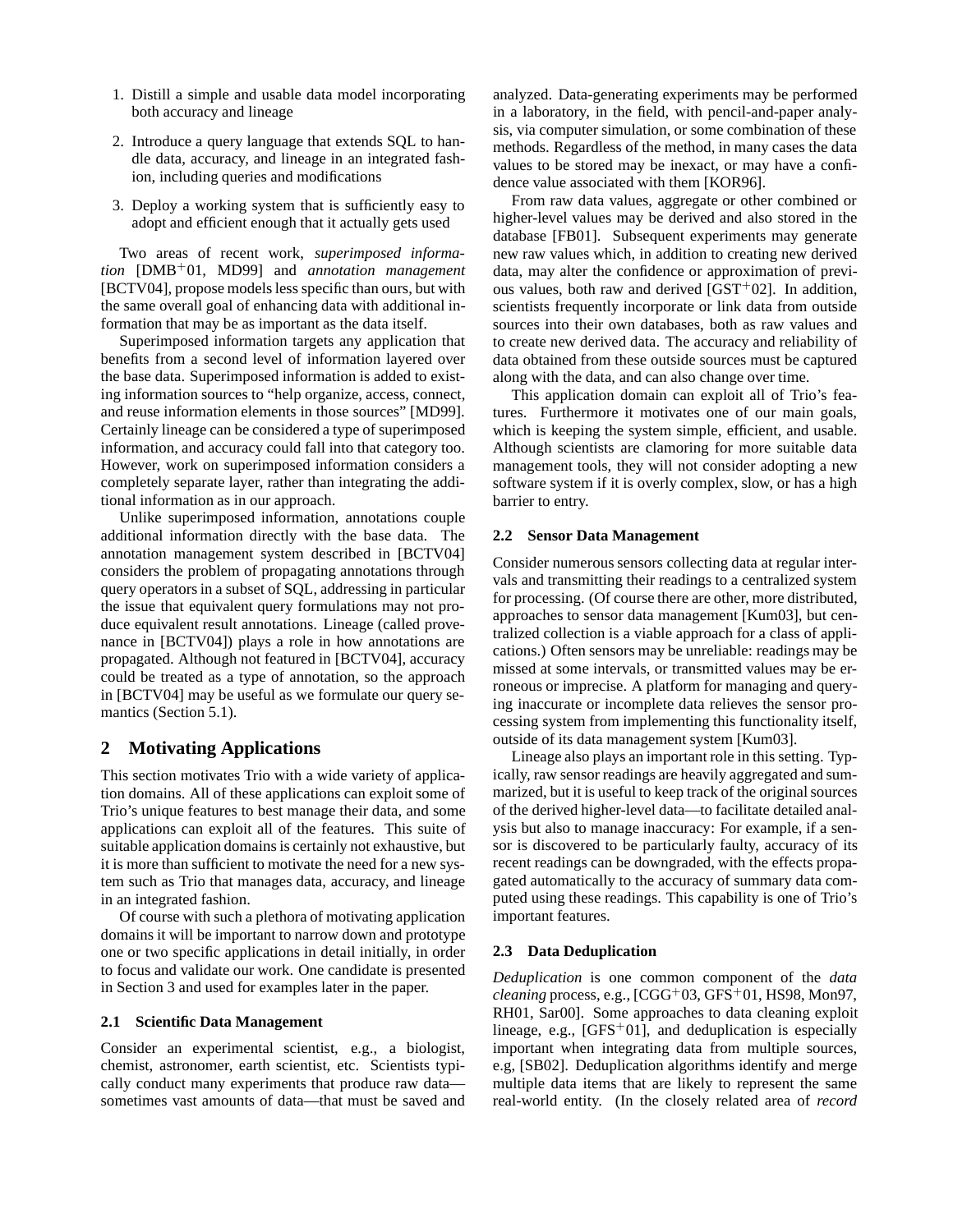*linkage*, e.g., [EEV02, JLM03], matching data items are identified but not merged.) In deduplication applications, some data items may include uncertainty (especially when merging data from multiple sources of varying quality), and the decision to merge two items may yield an uncertain composite item. Furthermore, maintaining the history of merges that create a composite item is necessary, both for propagating potential changes in confidence, as well as for unmerging merged items if warranted by additional information.

Like the scientific (Section 2.1) and sensor (Section 2.2) domains, deduplication is an application that can exploit all of Trio's novel features.

# **2.4 Profile Assembly**

*Profile assembly* is closely related to deduplication. It consists of collecting, correlating, and combining possibly small pieces of information about individuals, with the goal of developing a comprehensive profile. Assembled profiles can be used for targeted advertising, assessing credit risk, intelligence-related purposes, and other applications in this genre. Very much like deduplication (Section 2.3), developing a profile over time may require querying, matching, merging, and possibly unmerging data items of varying accuracy and reliability—capabilities that clearly benefit from integrated management of accuracy and lineage.

# **2.5 Privacy Preservation**

In the converse to profile assembly (Section 2.4), one class of techniques to preserve privacy of individual records in a database, while still enabling certain types of queries, is to perturb values, change exact values to approximate values, or generate and store statistics from a set of values, e.g., [AKSX02, SS98]. Once specific individual values are anonymized in this fashion, queries produce approximate results without revealing individual data items. Storage management and query processing over approximate or statistical values is a requirement in this setting (except when atomic values are simply transformed to other atomic values).

Lineage also is useful in this domain, because applications may need the capability to identify the original exact values from which a specific approximate value was derived—for users with special privileges, or to "unanonymize" certain data. For example, an application may wish to restore original (or less approximate) values when anonymity requirements are relaxed, or when additional data dilutes the database and relaxes anonymity requirements for certain individual items.

# **2.6 Approximate Query Processing**

Sometimes query processing efficiency is of more importance than absolute result precision. That is, an application may choose to sacrifice accuracy to obtain faster answers or use fewer resources, particularly if the degree of approximation can be controlled. One prevalent approach to this tradeoff is to store exact values in the database, then process queries using sampling or other statistical techniques to produce approximate answers, e.g., [AGPR99, BDF<sup>+</sup>97, GG01]. Another approach—the one we are interested in is for the database itself to store approximate values, which can reduce communication and/or update costs depending on the exact application, e.g., [LM04, OW00].

A system like Trio that can manage simple approximate values and execute queries over them efficiently is more appropriate than a conventional DBMS in this setting. Furthermore, Trio's lineage capabilities can be used to associate approximate values with exact values when data approximation is used to reduce communication costs in a distributed system, e.g., [OLW01], facilitating the propagation of updates and exact values when resources are available.

# **2.7 Hypothetical Reasoning**

A hypothetical reasoning system allows users to explore the effects of hypothetical situations, such as hypothetical changes or derivations in a database, e.g., [GH97, WS83]. Hypotheses are likely to have some uncertainty associated with them, and hypotheses may build on other hypotheses, which build on yet other hypotheses, and so on. Trio can be used to manage the creation and revocation of hypothetical database changes, to associate confidence with hypothetical data and derivations, and to query hypothetical data.

Recalling what Trio is not (Section 1.1), certainly Trio is not designed to be the ultimate system for performing complex hypothetical analyses, or for managing numerous alternative databases. However, for applications requiring relatively contained "what-if" capabilities that may include confidence, Trio provides convenient features not offered in a conventional DBMS.

# **2.8 Online Query Processing**

*Online query processing* is a technique for providing approximate answers to users while more refined answers are still being computed [HH01]. Furthermore, users may provide feedback during the refinement phase to influence processing. For simple queries, the accuracy features of Trio may be of some use during online query processing, however the true benefit is obtained in complex Online Analytical Processing (OLAP) applications. OLAP queries typically rely on many layers of subqueries, views, and/or summarization. During online query processing in this setting, higher-level approximate answers are derived from lowerlevel approximations, so as lower-level values are refined the effects must propagate upwards. Exploiting derivation information to propagate accuracy modifications automatically is one of Trio's important features.

# **3 Running Example: Christmas Bird Count**

We introduce a specific real application as a running example for the remainder of the paper: data management for the *Christmas Bird Count* (CBC). During the bird count "tens of thousands of observers count millions of birds in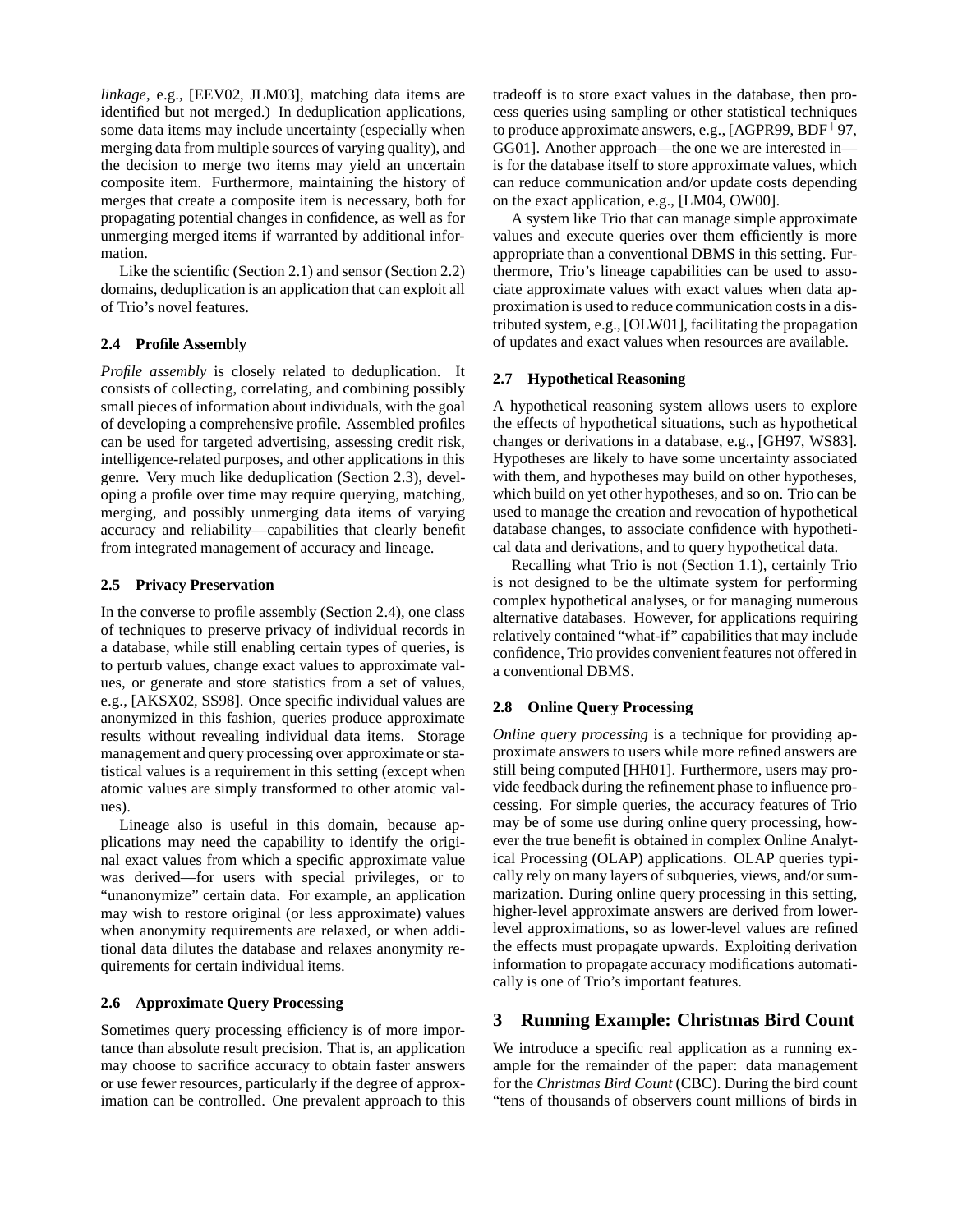thousands of locations," followed by "in-depth post-count analysis" [CBC]. In this paper we considerably simplify, abstract, and hypothesize some of the CBC data and functionality, to keep the examples short and compelling, but we do plan to ultimately model (if not implement) the application in full.

During the bird count, which has occurred annually for over 100 years, volunteers and professionals worldwide observe birds for a fixed period of time, recording their observations. The data is used to understand trends in bird populations (both numbers and locations), and to correlate bird-life with short-term and long-term environmental conditions. The following features make this application an excellent candidate for Trio:

- Individual bird sightings are not always precise in terms of species, location, or time.
- Some participants (e.g., professional ornithologists) may provide higher-confidence, higher-quality data than others (e.g., bird hobbyists).
- Many different views of the data are required, with many levels of transformation and aggregation. Nevertheless all raw data is maintained, and "drilling down" from aggregate to raw data is common.
- Outside data sources are incorporated, e.g., environmental and geologic data, land-use data, population figures, and so forth. Furthermore packaged transformations are used (e.g., mapping latitude-longitude to known regions; temporal clustering of sightings).
- Data is added continuously, and data may occasionally be corrected retroactively.

Specific examples using this application domain are sprinkled throughout the remainder of the paper.

# **4 The Trio Data Model**

The *Trio Data Model* (*TDM*) formalizes and integrates the three building blocks of our system: data, accuracy, and lineage. Our goal is to identify a relatively simple core model motivated largely by the application domains described in Section 2. We may increase the complexity of the model over time if specific additional expressiveness is demanded by a large number of applications. However, since the Trio system is likely to support user-defined data types and functions (see Section 6), capabilities not provided within TDM can be "plugged in" as needed by specific applications. One of our main challenges is to identify how much to build into TDM's core data model, at the expense of complexity, and how much is left to individual applications, at the expense of inconvenience and possibly lower performance.

**We emphasize that the model presented here is preliminary and subject to change as the Trio project unfolds.**

### **4.1 TDM – Data**

The basic data in TDM follows the standard relational model: A *database* is a set of uniquely-named *relations*. The *schema* of each relation is a set of typed *attributes*, uniquely named within the relation. An *instance* of a relation is a set of *tuples*, each containing a value (or NULL) for each of the attributes. An instance of a database consists of an instance for each relation in the database. TDM places no restrictions on the types from which attribute values are drawn: they may be typical atomic types (integer, float, string, date, enumeration, etc.), or they may be large binary objects, programs, file identifiers, URLs, and so on. Of course some data types are more amenable to approximate values than others.

#### **4.2 TDM – Accuracy**

Inaccuracy of the data in a Trio database instance may occur at the attribute level, tuple level, and/or relation level. In our initial model we take a fairly limited approach to each of these components, although already we encounter some subtle interactions among them, as discussed under "*Approximation versus Confidence*" below.

We had some difficulty selecting terms to use for the different components of accuracy in TDM, not to mention the term "accuracy" itself. Previous work in this general area has used varied and inconsistent terminology; see Section 1.2. In addition to the lack of past consensus, another challenge was to avoid terms that connote specific semantic interpretations, since TDM's accuracy model is flexible enough for different applications to use its components in different ways.

TDM's accuracy model is comprised of the following three basic components (and corresponding names for them), elaborated in the next three subsections.

- 1. Atomic values: An attribute value may be an **approximation** of some (unknown) exact value.
- 2. Tuples: A tuple may have an associated **confidence**, typically indicating the likelihood the tuple is actually in the relation.
- 3. Missing Data: A relation may have an associated **coverage**, typically indicating how much of the correct relation is likely to actually be present.

# **Approximation**

Individual attribute values in TDM may be approximations. Broadly, a Trio approximate value is comprised of a (possibly infinite) set of *possible values*, along with a *probability distribution* over that set. Initially we limit the sets and distributions in TDM to the ones enumerated below. As discussed earlier, we may choose to extend the model as demanded by applications, and we expect the Trio system will support user-defined types for more complex or application-specific approximations.

Each attribute value in TDM is in exactly one of the following four categories: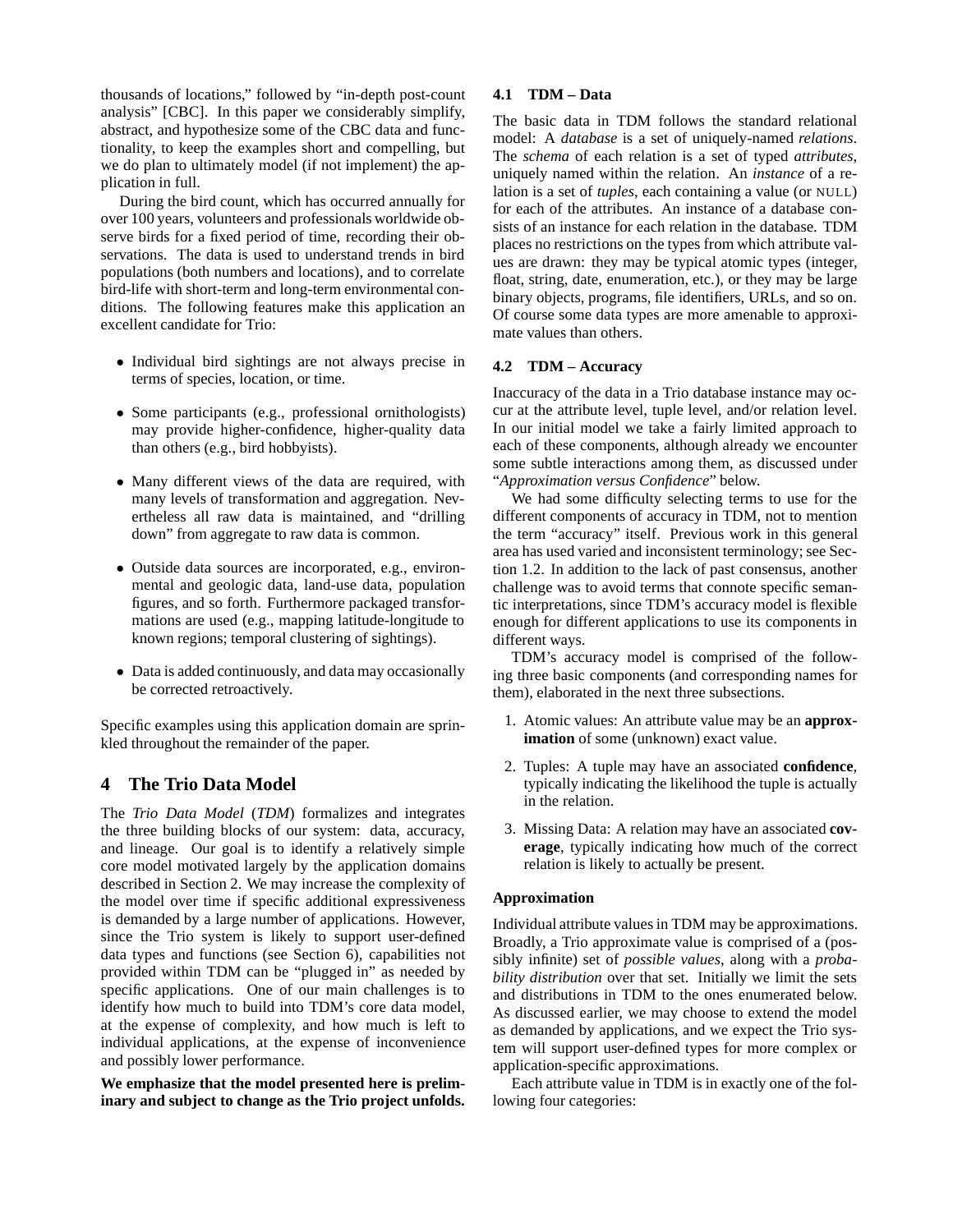- (A1) An exact value.
- (A2) A set of possible values, each with an associated *probability* in the range  $[0, 1]$  such that the probabilities sum to 1. (See additional discussion below.)
- (A3) Endpoints for a range of possible values, when values are drawn from an ordered and possibly continuous domain (e.g., integer, float, date). The basic Trio model assumes a uniform probability distribution across values in a *minimum*/*maximum* range.
- (A4) A Gaussian distribution over a range of possible values (again assuming an ordered domain), denoted by a *mean*/*standard-deviation* pair [FGB02].

For approximation type A2—a set of possible values—we do permit probabilities whose sum  $p < 1$ , by stipulating an additional special value  $\perp$  ("unknown") in the set with probability  $1 - p$ . Explicit probabilities may be omitted, in which case  $\perp$  may or may not be specified as a member of the set, and a uniform probability distribution over the set members is assumed.

We realize there are numerous other options for approximate data, as discussed in Section 1.2. In keeping with our goal of deploying a simple and usable first-version prototype system, our tentative plan is to limit TDM to these types of approximation. A further simplification is that we assume independence of approximate attribute values in the same tuple. For example, in a bird sighting the exact value of an approximate color is probably correlated with the exact value of an approximate species, but TDM treats the approximations as independent.

By default, attribute values are expected to be exact (category A1). Note that some special cases of approximate values also can be treated as exact:

- A category-A2 singleton set whose one element has  $probability = 1$
- A category-A3 range containing a single value
- A category-A4 Gaussian with *standard-deviation*  $= 0$

Also note that a category-A2 singleton set  $\{\perp\}$  may be considered equivalent to NULL, unless the application intends to interpret NULL as something different from "unknown."

#### **Confidence**

Tuple-level accuracy in the Trio Data Model is encoded in *confidence values*. Each tuple is accompanied by a *confidence* in the range [0, 1], denoting the likelihood that the tuple correctly belongs in its relation. By default each tuple has *confidence*  $= 1$ . As a shortcut we also permit relationlevel confidence: A relation with  $confidence = c$  is equivalent to a relation whose tuples all have *confidence* =  $c^1$ .

#### **Coverage**

The third and final type of inaccuracy captured in TDM is missing records. Each Trio relation has an associated *coverage* value in the range [0, 1], denoting the estimated portion of the intended complete relation that is actually present. (Missed sensor readings as described in Section 2.2 are an example for *coverage*  $\langle 1$ , and a CBC example is given below.) By default, all relations have  $coverage = 1$ .

# **Accuracy in the CBC Application**

Consider the Christmas Bird Count application introduced in Section 3. Suppose each participant  $P$  records their raw observations in their own private relation *Obs*<sup>P</sup> . All of the observation relations use the same schema (simplified considerably from the actual CBC schema for illustration):

Obs(time, latitude, longitude, species)

All four categories of approximation can occur in attribute values. Values for attribute time may be exact (category A1), or may specify a range (category A3) or Gaussian (category A4); similarly for latitude and longitude. Attribute species is particularly interesting: An observer may identify a single species with complete confidence (category A1: an exact value), with less than full confidence (category A2: one value with *probability*  $\lt$  1), or may be certain the observed bird was one of a set of possible species (category A2: multiple values).

Both confidence and coverage may be relevant as well. Relation-level confidence offers a convenient mechanism for encoding the expected overall accuracy of the observations in a given  $Obs<sup>P</sup>$ , perhaps based on the experience level of participant  $P<sub>1</sub><sup>2</sup>$  or the conditions under which  $P$ was working. Furthermore, ideally relation  $Obs^P$  records all birds visiting the observed area during the observation time period. Coverage can be used to encode the estimated fraction of those visits actually recorded in *Obs*<sup>P</sup> .

#### **Approximation versus Confidence**

There are some subtle differences between approximation and confidence in TDM. For example, consider the following two database instances for a Trio relation  $R(A)$ :

- 1. R contains a single tuple whose A value is a category-A2 set  $\{a, b, c, d\}$ . With the default uniform distribution, each value has *probability* =  $0.25$ .
- 2. R contains four tuples,  $(a)$ ,  $(b)$ ,  $(c)$ , and  $(d)$ , each with  $confidence = 0.25$ .

In the first case, one value belongs in the database: either  $a, b, c,$  or  $d$ , with equal probability. In the second case,

<sup>&</sup>lt;sup>1</sup>We may find that relation-level confidence is far more common than tuple-level confidence. If so, we may decide to eliminate tuple-level confidence from TDM in the interest, as always, of keeping the model simple.

<sup>2</sup>Recall that participants in the bird count range from seasoned ornithologists to novice bird-watchers, so confidence may vary considerably.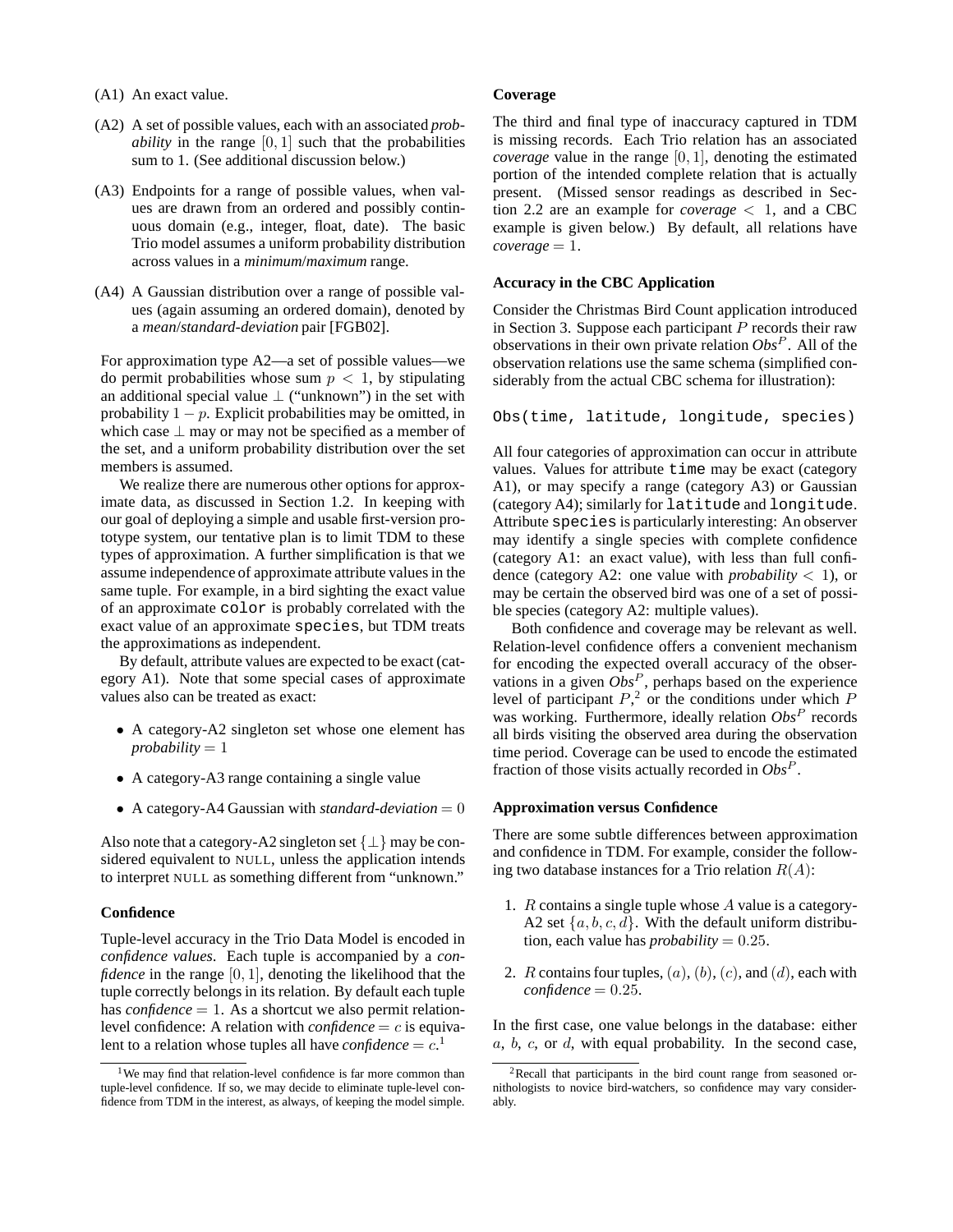between 0 and 4 values belong in the database, where each value has an independent 25% chance of belonging.

Consider a second pair of instances for the same relation  $R(A)$ :

- 1. R contains a single tuple whose A value is a category-A2 singleton set  $\{\langle c, 0.5\rangle\}$ . (As an aside, notice this set-approximation is equivalent to  $\{c, \perp\}$ .)
- 2. *R* contains a single tuple  $(c)$  with *confidence* = 0.5.

In the first case, one value belongs in the database, with a 50% chance of it being the value  $c$ , and 50% an unknown other value. In the second case, either 0 or 1 values belong in the database with equal probability, and if there is a value then it is  $c$ .

Of course we may combine approximation and confidence. For example, suppose  $R$  contains a single tuple whose A value is category-A2 set  $\{\langle c, 0.6 \rangle\}$ , and the tuple itself has *confidence* = 0.8. Then we have an  $80\%$  chance of a tuple belonging in  $R$ , and if it does, with  $60\%$  chance the value of A in that tuple is  $c$ .

These examples highlight that even with a fairly simple model of accuracy, subtleties arise quickly, and important modeling decisions must be made when encoding an application's data in TDM. Clearly a more expressive model would lead to even more decisions, and more complexity and confusion when processing the data—for humans, applications, and for the Trio system itself.

# **4.3 TDM – Lineage**

Formalizing the lineage component of the Trio Data Model is even more open-ended than formalizing accuracy. In general, the *lineage* of data describes how the data came into existence and how it has evolved over time [FB01, FVWZ02, WS97]. In our initial model we focus on lineage at the tuple level, although we may later expand to include attribute-level and/or relation-level lineage.

Before discussing lineage, let us digress for a moment and consider how modifications and deletions are handled in Trio. Our current inclination is that Trio data is never updated in place, and never deleted. Rather, when updates occur, new data values are inserted in the database while old values are "expired" but remain accessible in the system. Similarly, deleted data is expired but not actually expunged. This overall approach is similar to *no-overwrite storage* as introduced by Postgres [Sto87]. It also connotes full *temporal databases* [SA86], but as discussed in Section 1.1 we do not plan to include expressive temporal operators or query constructs as part of Trio.

We obtain at least three advantages by using a nooverwrite approach in Trio:

1. **Historical lineage:** If a data item I is derived from data D at time T, and D is subsequently updated, we can still obtain I's original lineage data from the expired portion of the database.

- 2. **Phantom lineage:** As part of lineage we may be interested in explaining why certain data is *not* in the database. With the no-overwrite approach we can support this capability in a limited form (for deleted data), although the general problem of phantom lineage remains an interesting challenge for the future.
- 3. **Versioning:** The no-overwrite approach enables Trio to support at least some level of *versioning*, which may be demanded by several of the applications we are targeting (most notably scientific data management  $[GST^+02]$ , but also sensor data management, deduplication, and others). It is our hope that simple versioning features in Trio will go hand-in-hand with lineage: that basic lineage capabilities will help support versioning, and vice-versa.

Let us begin with a general description of the lineage information we wish to capture, then specify more precisely the lineage component of TDM. Given a tuple  $t$ , there are three main aspects to  $t$ 's lineage:<sup>3</sup>

- When t was derived
- **How** t was derived
- **What** data was used to derive t

We keep the **when** component fairly simple: Tuple  $t$  was either derived *now* because t is the result of a function defined over other data in the database (e.g.,  $t$  is part of a view), or  $t$  was derived at a given time in the past, which we refer to as a *snapshot* derivation.

For the **how** component, we separate the following five categories based on type of derivation.

- **Query-based:** t was derived by a TriQL (or SQL) query. The query may define a view, or it may be a query that was executed in the past and the results were added to the database.
- **Program-based:** t was derived as the result of running a program, which may have accessed the database, and whose results were added to the database. We assume programs are "black boxes" in the sense that we cannot analyze their specific behavior. However, if we know which relations a program accesses, that information is part of  $t$ 's lineage. For programs we consider only snapshot derivations, i.e., we do not cover up-to-date ("now" derivation) views defined by black-box programs.
- **Update-based:** t was derived as the result of modifying a previous database tuple  $t'$ . The modification may have been precipitated by a TriQL (or SQL) update statement, or by a program in which case we have the same considerations as program-based derivations for inserted data.

 $3A$  possible fourth aspect is **who** caused t to be derived, which we could add to our model easily if needed.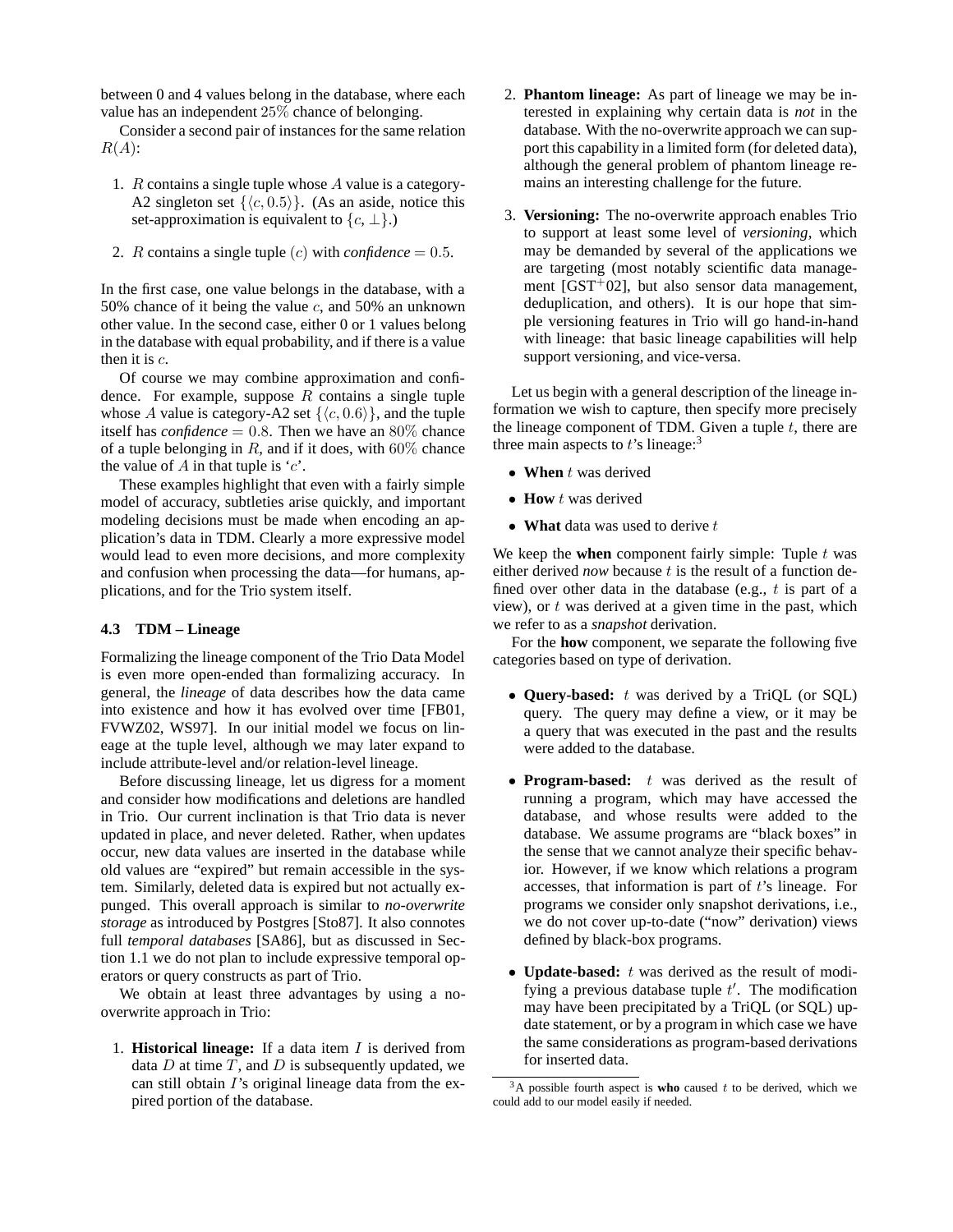- Load-based: t was inserted as part of a bulk data load.
- **Import-based:** t was added to the database as part of an import process from one or more outside data sources. Data import may incorporate packaged transformations with known properties, as in *Extract-Transform-Load* (ETL) scenarios [CW03, FVWZ02], but for now we treat the import process as a blackbox program for which we know only the sources that are accessed. As with program-based derivations, we assume snapshot only.

Note two important cases that fall into this categorization but were not mentioned explicitly: (1) If a SQL insert-values statement is used to insert a tuple  $t$ , then  $t$  has a very simple snapshot query-based lineage.  $(2)$ Suppose a database trigger is invoked, and its action inserts new data. Since SQL trigger actions are either queries or programs, we can treat these actions as separate operations for the purposes of lineage. Unfortunately, we lose the relationship between the trigger and the inserted data (not to mention what caused the trigger to be invoked in the first place), a simplification we may wish to revisit in the future.

The third lineage component, **what** data was used to derive  $t$ , is potentially the trickiest. Previous work applies in certain cases: For query-based "now" derivations, there are known algorithms for identifying the "exact" data producing  $t$  based on the structure of the query.<sup>4</sup> This lineage data can be explicit, as in [BCTV04], or it can be implicit through a *lineage query* applied to the current database, as in [CWW00]. These techniques also can be applied to snapshot query-based derivations: We can record the identified lineage data at derivation time, or apply a lineage query to the state of the database at the time of derivation by possibly accessing "expired" data as suggested at the beginning of this section.

Two important notes regarding lineage data and queries as discussed in the previous paragraph:

- 1. Some of the existing algorithms explicitly capture recursively-defined lineage, e.g., for views layered on other views [BCTV04, CWW00]. We assume one level of lineage in our model, however we propose traversing lineage relationships recursively as part of the TriQL query language; see Section 5.1.
- 2. Occasionally the lineage of a tuple  $t$  may be based on the absence rather than presence of certain data, e.g., if t is based on a relational minus operation. This issue is not specific to Trio—it pervades work in relational data lineage (see, e.g., [CWW00]), and Trio may adopt any of the proposed solutions.

Now consider the remaining four types of derivations, and what data we wish to capture in the lineage for each type. Often we have two choices: *schema-based* lineage,

which tends to be compact and coarse-grained, or *instancebased* lineage, which without a derivation query to guide us may amount to the entire database state at a given point in time, or the entire contents of a load file. (Note this distinction is not new: both schema-based and instance-based lineage have been considered in previous work.) Given the trends in low-cost massive storage devices, we do not rule out instance-based lineage even when the data may be very large. Thus we offer the following options:

- For program-based derivations, the lineage data may be unknown, it may be a list of relations accessed by the program (possibly zero-length), it may be the contents of those relations at the time of derivation, or it may be the entire database at the time of derivation if which relations were accessed is not known.
- For update-based derivations, the lineage obviously includes the previous value of the updated tuple. In addition, if the update was precipitated by a TriQL update statement or a program, the lineage may include that of a query-based or program-based derivation.
- For load-based derivations, the lineage data may be unknown, or it may be the contents of one or more load files at the time of derivation. (Note that if a tuple t was derived from specific loaded data, that case is better captured as a query-based derivation.)
- For import-based derivations, the lineage data may be unknown, or it may be the entire set of imported data, as in load-based derivations.

# **Lineage in TDM**

Now we formalize lineage in the Trio Data Model. Logically (and possibly physically), every Trio database instance contains a special *lineage relation*. We assume database tuples have unique identifiers—a realistic assumption in most DBMSs—and that tuple IDs are not reused over time (less realistic, but still plausible). The lineage relation has the following schema:

```
Lineage(tupleID, derivation-type, time
how-derived, lineage-data)
```
Assume for now that all attribute values in the lineage relation are *exact* with respect to TDM's accuracy model from Section 4.2; we discuss the possibility of inexact lineage below. Note that with the no-overwrite strategy discussed at the beginning of this section, tupleID is a key for the Lineage relation.

The content of a Lineage tuple  $t_L$  corresponding to a database tuple  $t$  is defined based on  $t$ 's derivation type. In all cases, attribute time is either a timestamp or the special symbol NOW. The contents of the remaining two attributes, how-derived and lineage-data, are described in Table 1. Obviously many of these attribute values can have very complex types, and possibly extremely

<sup>4</sup>In [BCTV04, BKT01], an interesting distinction is drawn between *where lineage* and *why lineage* in the definition for the "exact lineage" of a view tuple  $t$ . In Trio it is possible we will need to support both types.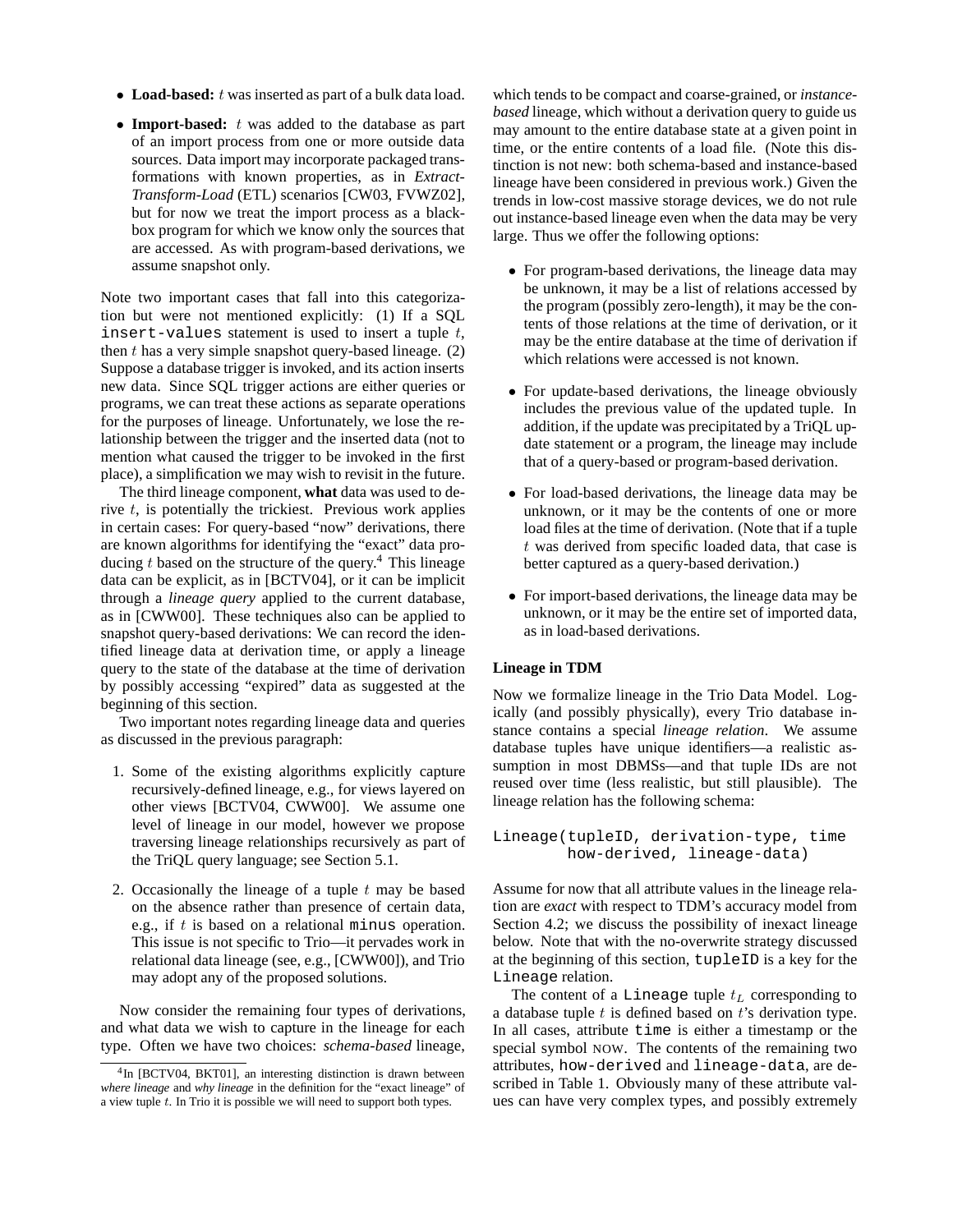| Derivation type | Attribute how-derived                | Attribute lineage-data                  |
|-----------------|--------------------------------------|-----------------------------------------|
| Query-based     |                                      | exact lineage data,<br>or lineage query |
|                 | query text                           | over current or expired data            |
|                 | pointer to program, or program code; | UNKNOWN,                                |
| Program-based   | parameter values used;               | or list of relations,                   |
|                 | program version info (if any)        | or contents of relations,               |
|                 |                                      | or entire database                      |
|                 | update statement text,               | ID of previous tuple $t'$ ;             |
| Update-based    | or program invocation info           | see query-based                         |
|                 | (see program-based)                  | or program-based                        |
| Load-based      | name of load file $(s)$              | UNKNOWN,                                |
|                 |                                      | or load file contents                   |
|                 | source descriptor(s);                | UNKNOWN,                                |
| Import-based    | program invocation info              | or entire imported data set             |
|                 | (see program-based)                  |                                         |

Table 1: Contents of attributes how-derived and lineage-data in special relation Lineage.

large values—perhaps even identifying a substantial fraction of some database state. Here we are concerned primarily with the data model itself. A number of encoding strategies for these attribute values are possible, depending on Trio's data storage mechanisms as well as overall system architecture, discussed briefly in Section 6.

#### **TDM Lineage Considerations**

Here are some additional considerations for our proposed formalization of lineage in the Trio Data Model.

- An obvious alternative model would be to associate lineage information with tuples directly, instead of defining lineage as a separate relation, especially given the one-to-one mapping between data tuples and lineage tuples. We believe that separating lineage information into its own relation has some advantages, both conceptually and from an implementation perspective. For example, as discussed in the third point, we can model inexact lineage using TDM's accuracy model, and we can selectively record lineage for some data tuples but not others.
- Derivations or lineage information may sometimes be coarse enough that an entire relation has the same lineage. With import-based or load-based derivations, for example, the entire contents of a relation  $R$  may be generated by a bulk load, or by an import from an outside source. We can model this scenario as identical Lineage tuples for all tuples  $t \in R$ , but obviously it makes more sense to encode the entire relation's lineage in one lineage tuple, replacing tupleID with an identifier for R.
- Since our lineage information is modeled as a relation, we could make it a Trio relation and incorporate inaccuracy. One obvious candidate is attribute time: Trio may not be able to identify the exact derivation time for some data, in which case *probability*  $\lt$  1 could

be associated with the specified time (approximation category A2 from Section 4.2), or more likely time could be specified as a range known to contain the correct derivation time (category A3) or a Gaussian distribution (category A4). Attributes how-derived and lineage-data are less obviously amenable to approximation, although set-valued approximations (category A2) could be appropriate depending on the circumstances. Currently we don't see a clear use for  $<$  1 confidences or  $<$  1 coverage (see Section 4.2) in the Lineage relation for this application, but we don't rule out the possibility.

• Although storage is not necessarily a significant constraint in modern database systems, the capture and management of lineage may be a complex and potentially expensive task. Thus, by default data in TDM does not include lineage—more formally, by default the lineage tuple  $t_L$  for a given database tuple t is not present in relation Lineage. Instead, applications are expected to activate lineage capabilities explicitly as needed. For now we assume lineage is activated at relation-definition time, and activation applies to entire relations and not individual tuples.

# **Lineage in the CBC Application**

Our running example application from Section 3 has numerous requirements that can exploit lineage capabilities. We give but a few examples here, since the main contribution of Trio is not to introduce or justify lineage management on its own, which has been done before, but rather to integrate lineage with accuracy, and support both in a usable working prototype.

In the CBC application, snapshot query-based derivations (recall Section 4.3) may be the most prevalent. Each January the participants' raw bird observation data for that year is merged into a global data set suitable for queries and further processing. In addition, annual data is com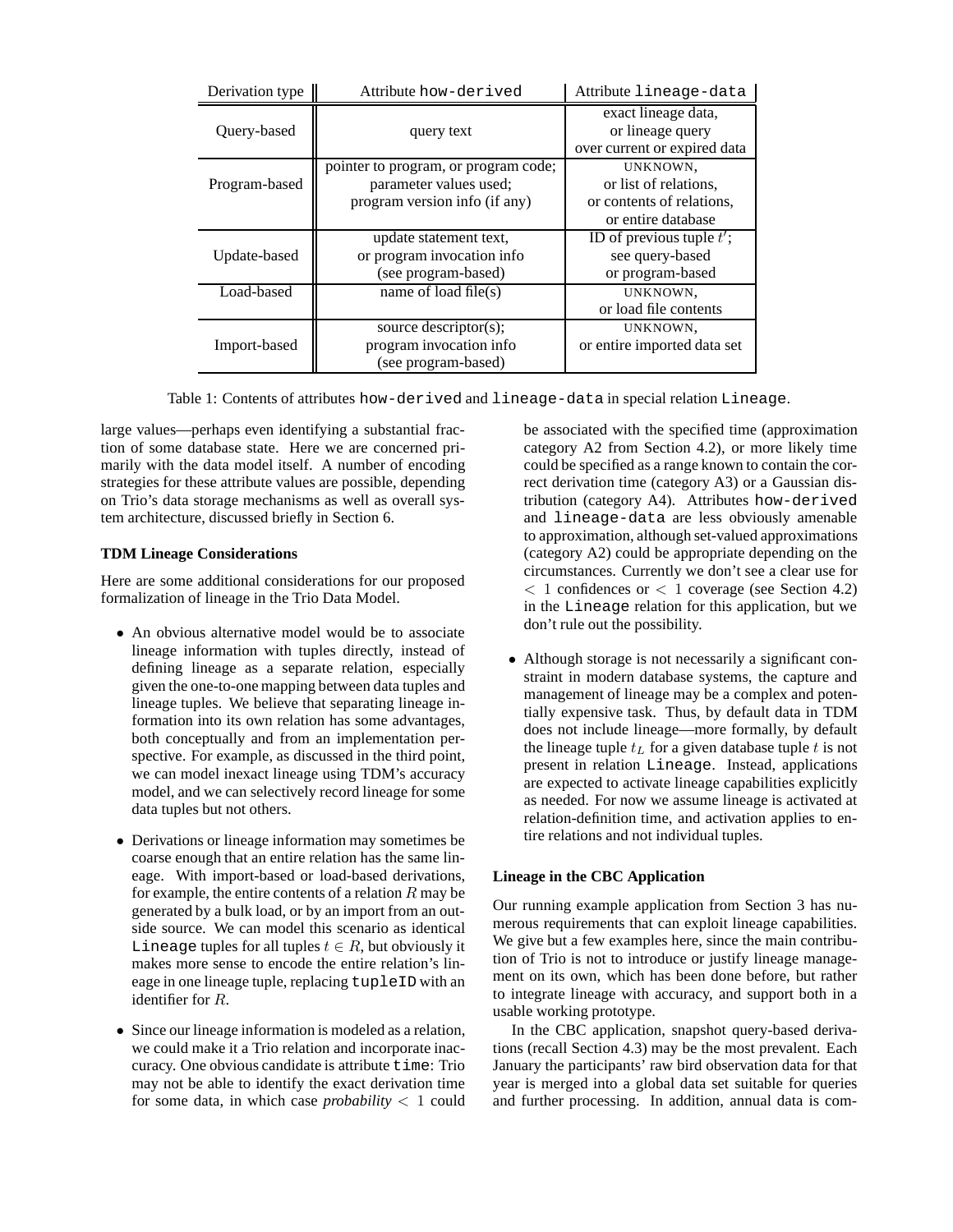bined with data from previous years to compute new statistics and trends.

The CBC application also includes a significant number of import-based derivations, since a major goal of the bird count is to correlate bird data with environmental, geologic, and population data, and this data must be imported from outside sources.<sup>5</sup> Update-based derivations are needed when data is corrected. Finally, query-based "now" derivations are needed for the many levels of views used by different scientists, while load-based derivations apply at least to the uploaded raw participant data.

# **5 TriQL: The Trio Query Language**

The Trio Query Language, *TriQL* (pronounced "treacle"), is designed for querying and modifying data in the Trio Data Model. We do not propose a specific syntax for TriQL in this paper; rather, we present informally our initial ideas for core functionality in the language. Like TDM, our intention is to keep TriQL relatively simple initially, so we can build incrementally and introduce functionality and complexity only when we are certain we need it. Here too, a primary challenge is to understand which extended functionality is fundamental enough that it should be built into Trio, and which should be left to application-specific userdefined functions.

### **5.1 Queries in TriQL**

TriQL extends the SQL query language: it extends the semantics of SQL queries so they can be issued against data that includes accuracy and lineage, and it adds new features to SQL for queries involving accuracy and lineage explicitly. We base TriQL on SQL largely because SQL is most familiar to our potential users, and it includes a number of constructs necessary for our motivating applications: grouping and aggregation, like predicates, expression evaluation, and so on.

In developing TriQL we plan to first define an underlying formal algebra—most likely an extension of relational algebra that incorporates accuracy and lineage. Regardless of the formal model, one absolute premise of TriQL is *closure*: the result of a TriQL query (or subquery) over a Trio database is itself in TDM, i.e., TriQL query results incorporate the same model of accuracy and lineage as Trio stored data.

#### **Syntactically Unextended SQL**

The first step in designing TriQL is to specify the semantics of "regular" SQL queries applied to Trio data. When we execute a TriQL query, lineage for tuples in the query result can be computed largely following previous work on lineage in SQL, e.g., [BCTV04, CWW00]. Thus we focus here on the accuracy components of TDM, as specified in

Section 4.2. First note that we do not build in result ranking based on accuracy. While ranked results certainly have motivation and merit, and there has been some interesting work in this area, e.g., [ACDG03, DS04, Fuh90], we maintain the unordered relational model in both data and query results. Satisfactory result ranking may often be achievable simply by ordering result tuples on their *confidence* values, which TriQL will support.

Even within the scope of TDM and unordered results, developing a complete semantic specification is no simple task—it requires considering every operator in SQL and specifying how the operator behaves over data that may include approximate attribute values, tuples with  $\langle 1 \rangle$  confidence, and relations with  $< 1$  coverage. Here are a few illustrations of the semantic decisions that must be made:

- When we join two tuples each with *confidence* < 1, what is the confidence of the result tuple?
- When we combine two relations with *coverage* < 1, what is the coverage of the result relation for the different combination operators (e.g., join, union, intersection)?
- When we aggregate values in tuples with  $confidence < 1$ , what is the form of our result? Drawing from our CBC application (Section 3), suppose a participant  $P$  reports five sightings of a bird species  $B$ , and  $P$ 's observations all have *confidence* = 0.9. How many sightings do we report for  $B$ ? It probably makes the most sense to return an approximate count value using our accuracy model, in a tuple with *confidence* = 1 (since we are confident some count does exist).
- How do we aggregate values from multiple approximation categories? In our CBC example, suppose in addition to the five  $B$  sightings with confidence 0.9, two other participants report seeing either species B (*probability* = 0.35) or species C (*probability* = 0.65) with full confidence. Now how many sightings do we report for B? And what if our sightings relation has  $coverage < 1?$

The large body of previous work in this general area (recall Section 1.2) should guide us in identifying and choosing among the alternatives when working out the detailed semantic specification, and we hope to benefit from our decision to keep the TDM accuracy model relatively contained.

#### **Additions to SQL**

Now let us consider additions to SQL that go beyond a new semantic interpretation for "regular" queries.

**Accuracy Predicates.** TriQL should build in a set of common predicates for filtering based on accuracy. For example, using the CBC application:

<sup>5</sup>Alternatively these data sources may be accessed during query processing, in a federated style that for now is not given special treatment in Trio; recall Section 1.1.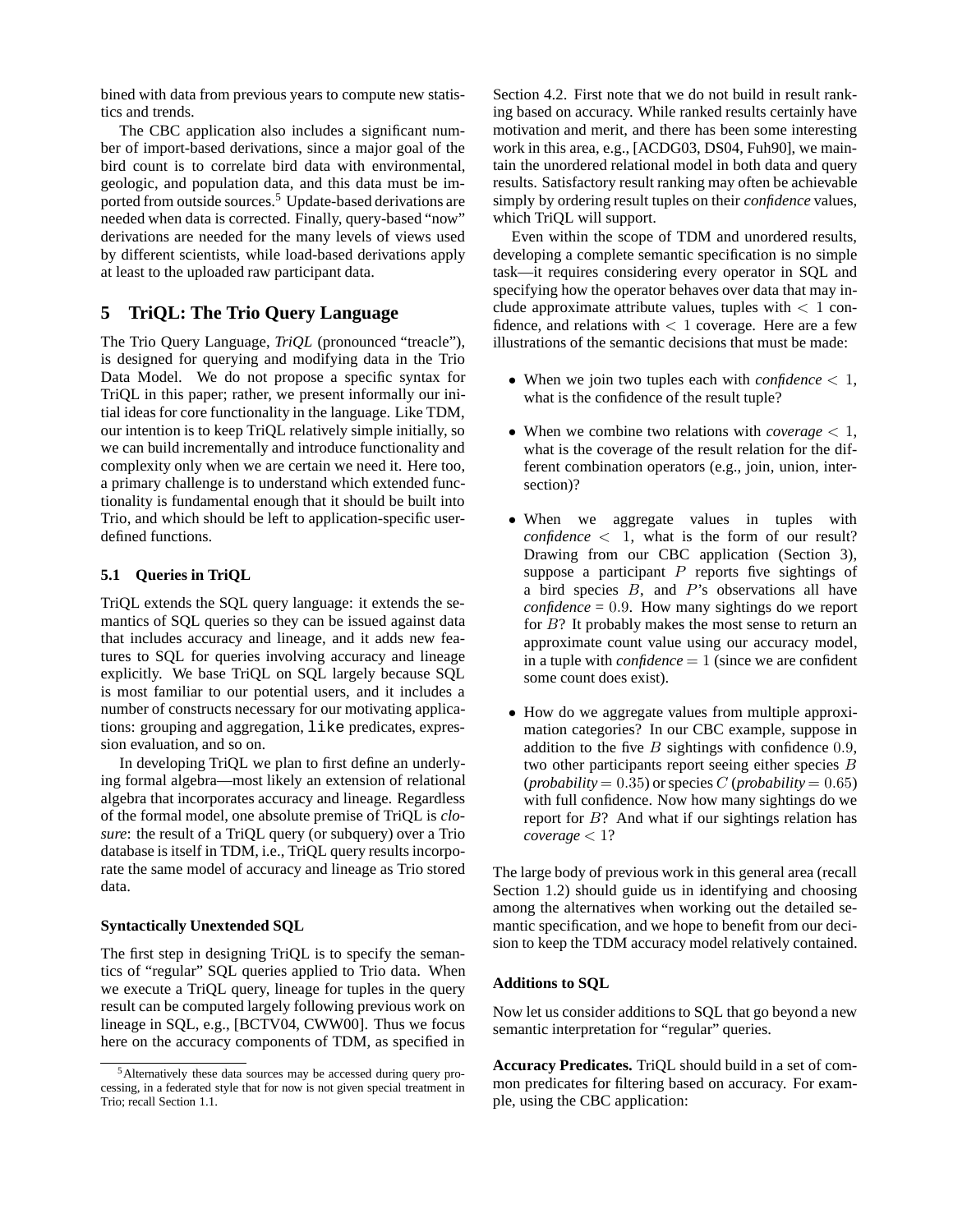- *Return only sightings whose* species *attribute is exact*.
- *Return only sightings whose* time *range approximation is within 10 minutes.*
- *Return only sightings with* ≥ 98% *chance of belonging in the database*.

We expect an appropriate set of predicates should be relatively easy to identify and define based on our suite of motivating applications (Section 2) and previous work. Note that these predicates should be applicable to subquery results as well as to stored data. Fortunately the semantics for this case falls out directly: Subqueries return results in TDM based on the new semantics for general queries discussed in the previous subsection. Then accuracy predicates are applied to the subquery results just as they would be applied to tuples in a Trio stored relation.

**Lineage Queries.** TriQL should permit queries over lineage, as well as queries that traverse lineage relationships recursively. We could simply permit the Lineage relation to be referenced in queries, and that alone does enable some useful capabilities. However, we believe special-purpose constructs are needed, particularly when exploiting information buried inside the attribute values modeled in the Lineage relation (recall Table 1). Here are some examples, both simple and more complex, using the CBC application:

- *Identify the program and its parameters used to derive the* region *attribute in a* summary-byregion *table*.
- *Retrieve all temperature data imported from climate database* C *on 4/1/04*.
- *Retrieve all tuples whose derivation includes data from relation* Obs<sup>P</sup> *for a specific participant* P.
- *Retrieve all tuples whose derivation could have included a specific sighting tuple* t.
- *Given a sighting tuple* t *(or a relation* Obs<sup>P</sup> *), find all data derived from it directly or indirectly.*

**Integrating Accuracy and Lineage.** TriQL queries should be able to integrate accuracy and lineage. It is possible that sufficient integration capabilities will fall out naturally by combining accuracy predicates and lineage query constructs, and this is the ideal situation in terms of orthogonality and implementation. The following examples illustrate the types of queries that should be expressible:

• *Retrieve only data derived entirely from sightings in observation relations with confidence*  $\geq$  98%. (Note the retrieved data may or may not have *confi* $dence \geq 0.98$ , depending how it was derived.)

- *Identify relations with coverage* ≤ 0.95 *derived from climate database* C *more than one week ago*.
- Perhaps even: *Retrieve all summary data whose derivation query filters out approximate times with a greater than 10-minute approximation.* (Note the retrieved data may or may not have times within a 10-minute approximation, depending how it was derived.)

#### **5.2 Data Modifications in TriQL**

The data modification component of TriQL is particularly important because modifying accuracy may take on special meaning.<sup>6</sup> Modifying the accuracy of a tuple  $t$  (or relation R) should have the option of propagating automatically based on lineage to possibly modify the accuracy of data derived using  $t$  (or  $R$ ), which may then propagate to accuracy of other data, and so on. Here accuracy can include attribute-value approximations, tuple-level confidence, and relation coverage (Section 4.2). This accuracy updatepropagation feature is most applicable for query-based and program-based derivations (Section 4.3); note that in some scenarios a large recomputation may be needed. A related interesting case mentioned earlier is when we modify the perceived accuracy of an outside source: We may wish to modify the accuracy of all data imported from that source, which may propagate to other data derived from it, and so on.

The CBC application has many uses for accuracy update propagation; here are two simple examples:

- If we upgrade the confidence of an observation relation  $Obs^P$  based on new information about participant  $P$ , data derived using  $Obs^P$  should have its accuracy updated automatically.
- We may discover that a large misclassification of species occurred, requiring updates to accuracy in some summary data. These accuracy updates should propagate automatically to other data derived using the summaries.

We may wish to exploit lineage for non-accuracy-related modifications as well. If we update a tuple  $t<sub>1</sub><sup>7</sup>$  and data D was derived using  $t$  at some point in the past, under some circumstances we may wish to invalidate, delete, or recompute  $D$  (which may itself propagate to data derived from D, and so on).

A further capability we are considering is "reverse" propagation of updates to data or accuracy, in which the system attempts to propagate changes made directly to derived data (or its accuracy) back to the original data from which it was derived. This capability entails solving a generalization of the *view update problem* [BS81], so there are

 $6$ Currently, we assume lineage is derived by the system and is not updatable, although we may revisit this assumption later.

<sup>&</sup>lt;sup>7</sup>Recall from Section 4.3 that we do not plan to literally update  $t$ , but rather insert the new value and "expire" the old.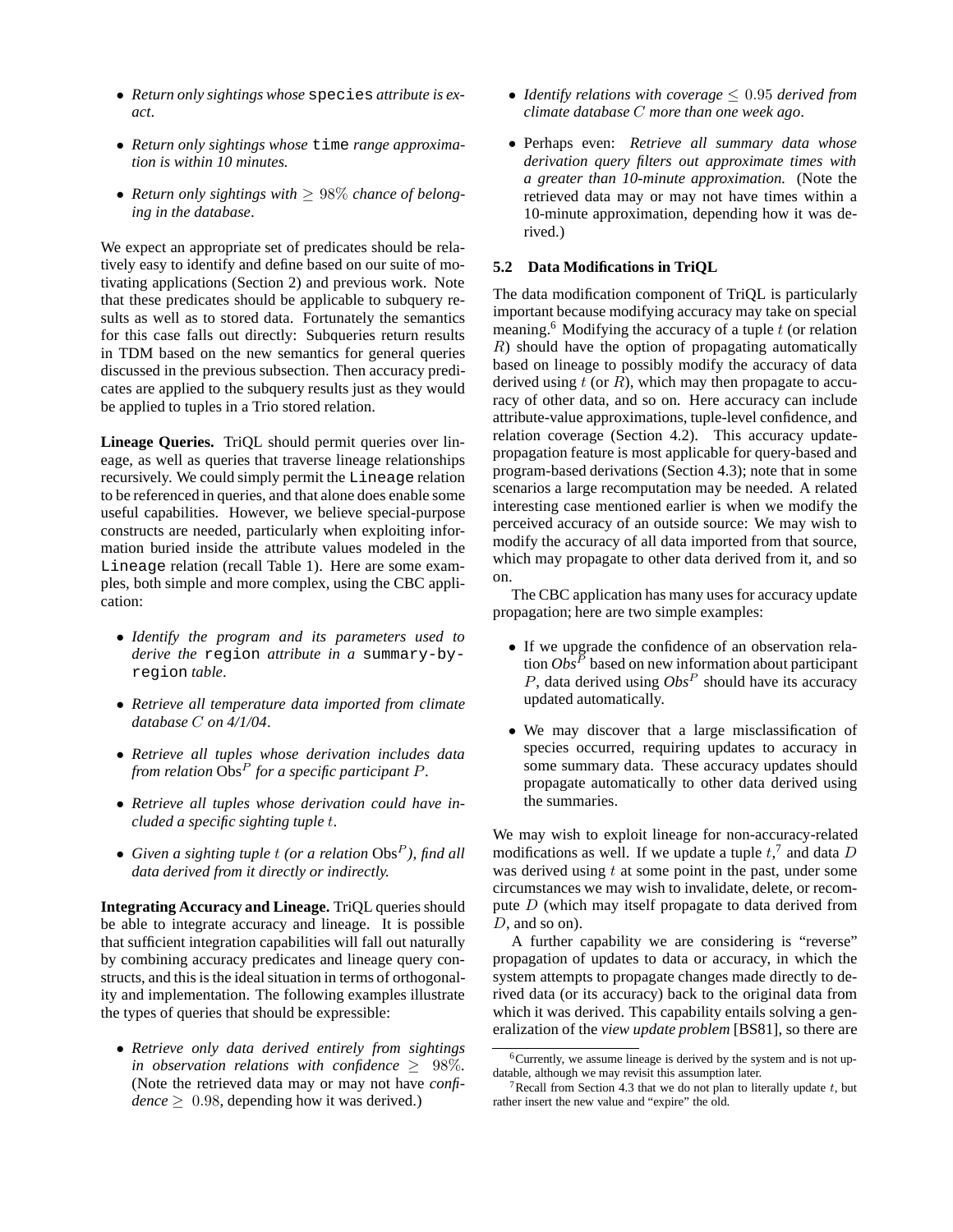many algorithmic and ambiguity issues to address. The lineage information maintained by Trio provides one building block for attacking these problems.

Note that some applications may be cautious—they may not want data or accuracy updates to be propagated by the system automatically. Even for these applications, Trio's features are useful: when data or accuracy is updated, the application can issue TriQL lineage queries to determine the potential effects and act accordingly.

# **6 System Implementation**

We plan to begin system implementation as soon as initial versions of TDM and TriQL are concrete. We have several conflicting goals in the development of the Trio system:

- 1. **Rapid deployment.** We want to distribute a firstversion prototype to pilot users as quickly as possible.
- 2. **Resilience.** We want the implementation to be resilient to changes and extensions to the data model and query language—some changes are inevitable once our first suite of Trio applications is prototyped.
- 3. **Efficiency.** We want even the first-version system to be efficient enough that users do not retreat to a conventional DBMS because of performance issues.
- 4. **Extensibility** We want the system to serve as a platform for experimenting easily with different methods of data management and query processing when we integrate data, accuracy, and lineage.

The first and primary decision is to choose one of the following three approaches:

- 1. *Implement TDM and TriQL on top of a conventional relational DBMS.* In this approach, every schema is extended to store accuracy and lineage in conventional relations, along with the base data. Data is mapped from TDM to conventional relations based on the schema extensions; TriQL queries are translated to conventional SQL queries over the extended schemas; query results are mapped from the data encoding back to TDM.
- 2. *Build a new data manager and query processor from scratch,* exploiting an existing back-end for low-level store.
- 3. *Implement TDM and TriQL in an extensible objectrelational DBMS.* In this approach, TDM data is encoded as complex types managed by the underlying object-relational DBMS, and TriQL extensions to SQL are implemented as methods or stored procedures, or by extending the query processing engine.

Approach (1) certainly addresses our goal of rapid deployment, and our goal of resilience to changes since modifications to the model or query language manifest themselves

as modifications to our data mapping algorithms and query rewrite engine. The primary potential drawbacks are in efficiency and extensibility.

Approach (2) naturally offers the converse benefits and drawbacks: Deployment would be delayed, and changes to the model or language would require significant recoding. On the other hand, we can fine-tune performance and experiment with alternate ideas in data management and query processing at all levels of the system. If we do consider this approach, we must carefully consider which aspects of a conventional DBMS are unaffected by incorporating accuracy and lineage. (Transaction management, concurrency control, and recovery are obvious examples.) If we cannot find a back-end store that captures a significant fraction of those capabilities, then approach (2) is far less attractive, since we are certainly not amenable to reimplementing significant well-understood portions of a DBMS.

Approach (3) offers an interesting middle ground between the other two approaches. In an open-source extensible object-relational DBMS such as *PostgreSQL* [Pos] or *Predator* [SP97], we can define new complex tuple types that store accuracy alongside attribute values, and that encode the potentially large and complex attribute values in our Lineage relation. Special query processing over these types can be implemented as methods or stored procedures (potentially inhibiting optimization), or can be incorporated into the operators of the query processing engine. Although this approach involves coding "inside" the database system unlike approach (1), it largely frees us from dealing with aspects of conventional DBMS processing that are unaffected by our extensions, one of the potential drawbacks of approach (2).

# **7 Conclusion**

We are launching a new project, *Trio*, that extends conventional data management by incorporating *accuracy* and *lineage* as integral components of both data and queries. Individually, accuracy and lineage have received considerable attention in the past, but frequently from a theoretical perspective, and certainly not as part of a comprehensive system that incorporates both features as a fully integrated part of data management and query processing.

This paper makes a case for the Trio system by describing numerous application domains that could benefit from its capabilities, as well as a concrete running example. It presents our initial ideas for the Trio Data Model and TriQL query language, and discusses approaches for system implementation.

# **Acknowledgments**

In reverse chronological order:

• Thanks to Omar Benjelloun, Ashok Chandra, Anish Das Sarma, Alon Halevy, Utkarsh Srivastava, and Evan Fanfan Zeng for joining up and turning Trio into a real project.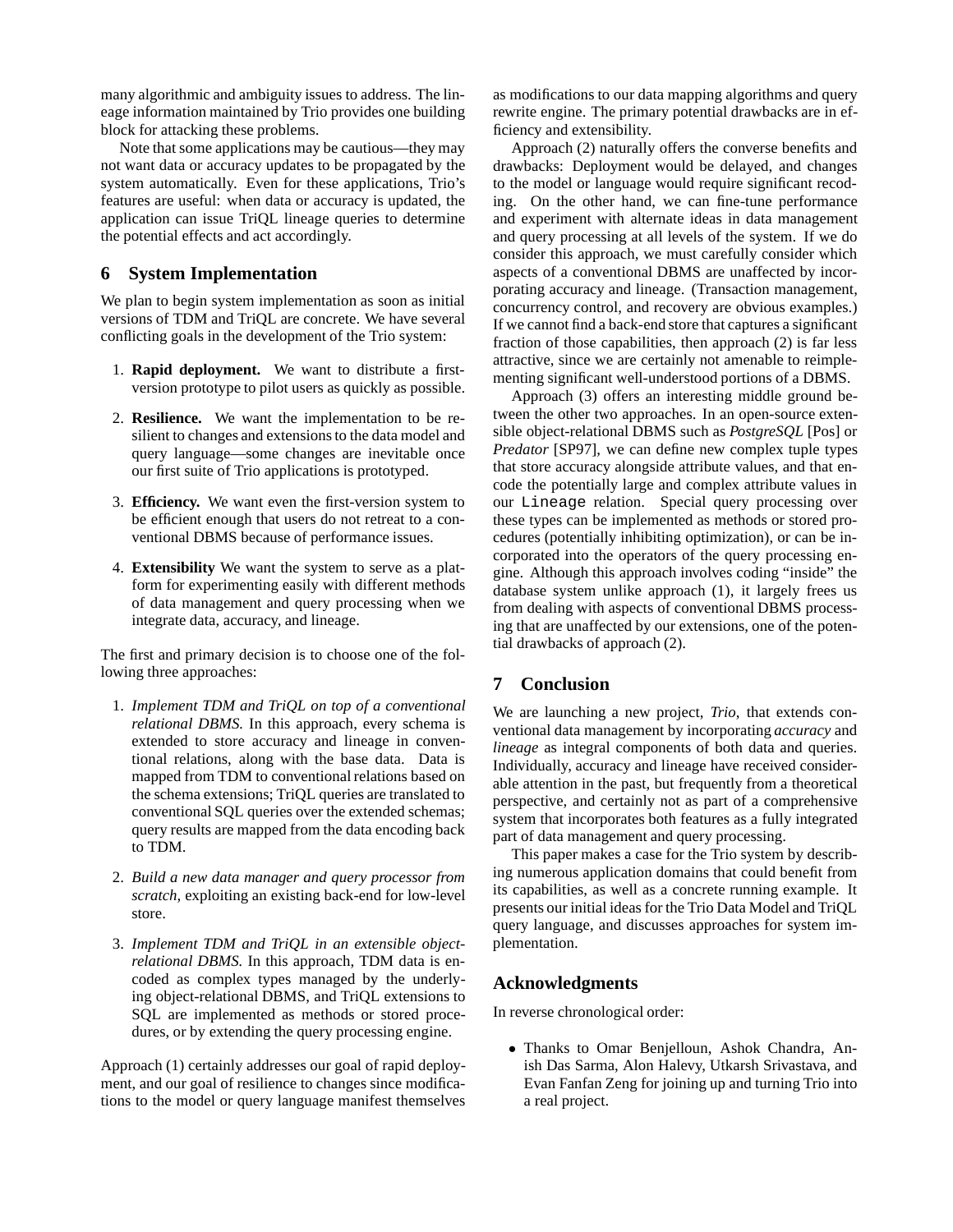- Thanks to Jim Gray and Wei Hong for useful discussions on Trio applications.
- Thanks to David DeWitt, Jim Gray, and Dave Maier for insightful feedback and suggestions on earlier drafts of this paper.
- Thanks to Hector Garcia-Molina, Chris Olston, Jeff Ullman, and many Stanford Database Group students for helpful discussions in the formative stages.

# **References**

- [ACDG03] S. Agrawal, S. Chaudhuri, G. Das, and A. Gionis. Automated ranking of database query results. In *Proc. of the First Biennial Conference on Innovative Data Systems Research (CIDR '03)*, Pacific Grove, California, January 2003.
- [AGPR99] S. Acharya, P. B. Gibbons, V. Poosala, and S. Ramaswamy. The Aqua approximate query answering system. In *Proc. of the 2001 ACM SIGMOD Intl. Conference on Management of Data*, pages 574–576, Philadelphia, Pennsylvania, June 1999.
- [AKSX02] R. Agrawal, J. Kiernan, R. Srikant, and Y. Xu. Hippocratic databases. In *Proc. of the 28th Intl. Conference on Very Large Databases*, pages 143–154, Hong Kong, China, August 2002.
- [BB99] P.A. Bernstein and T. Bergstraesser. Meta-data support for data transformations using Microsoft Repository. *IEEE Data Engineering Bulletin*, 22(1):9–14, March 1999.
- [BCTV04] D. Bhagwat, L. Chiticariu, W.C. Tan, and G. Vijayvargiya. An annotation management system for relational databases. In *Proc. of the 30th Intl. Conference on Very Large Databases*, Toronto, Canada, August 2004.
- [BDF<sup>+</sup>97] D. Barbará, W. DuMouchel, C. Faloutsos, P.J. Haas, J.M. Hellerstein, Y.E. Ioannidis, H.V. Jagadish, T. Johnson, R.T. Ng, V. Poosala, K.A. Ross, and K.C. Sevcik. The New Jersey data reduction report. *IEEE Data Engineering Bulletin*, 20(4):3–45, December 1997.
- [BGMP92] D. Barbará, H. Garcia-Molina, and D. Porter. The management of probabilistic data. *IEEE Trans. on Knowledge and Data Engineering*, 4(5):487–502, October 1992.
- [BKT01] P. Buneman, S. Khanna, and W.C. Tan. Why and where: A characterization of data provenance. In *Proc. of the 8th Intl. Conference on Database Theory*, pages 316– 330, London, England, January 2001.
- [BKTT04] P. Buneman, S. Khanna, K. Tajima, and W.C. Tan. Archiving scientific data. *ACM Transactions on Database Systems*, 29(2):2–42, June 2004.
- [BP82] B. Buckles and F. Petry. A fuzzy model for relational databases. *International Journal of Fuzzy Sets and Systems*, 7:213–226, 1982.
- [BP93] R.S. Barga and C. Pu. Accessing imprecise data: An approach based on intervals. *IEEE Data Engineering Bulletin*, 16(2):12–15, June 1993.
- [BS81] F. Bancilhon and N. Spyratos. Update semantics of relational views. *ACM Transactions on Database Systems*, 6(4):557–575, December 1981.
- [CBC] Christmas Bird Count Home Page. http://www.audubon.org/bird/cbc/.
- $[CGG<sup>+</sup>03]$  S. Chaudhuri, K. Ganjam, V. Ganti, , and R. Motwani. Robust and efficient fuzzy match for online data cleaning. In *Proc. of the 2003 ACM SIGMOD Intl. Conference on Management of Data*, pages 313–324, San Diego, California, June 2003.
- [CKP03] R. Cheng, D.V. Kalashnikov, and S. Prabhakar. Evaluating probabilistic queries over imprecise data. In *Proc. of the 2003 ACM SIGMOD Intl. Conference on Management of Data*, pages 551–562, San Diego, California, June 2003.
- [CW03] Y. Cui and J. Widom. Lineage tracing for general data warehouse transformations. *VLDB Journal*, 12(1):41–58, May 2003.
- [CWW00] Y. Cui, J. Widom, and J. Wiener. Tracing the lineage of view data in a warehousing environment. *ACM Transactions on Database Systems*, 25(2):179–227, June 2000.
- [DMB<sup>+</sup>01] L.M.L. Delcambre, D. Maier, S. Bowers, M. Weaver, L. Deng, P. Gorman, J. Ash, M. Lavelle, and J. Lyman. Bundles in captivity: An application of superimposed information. In *Proc. of the 17th Intl. Conference on Data Engineering*, pages 111–120, Heidelberg, Germany, April 2001.
- [DS04] N. Dalvi and D. Suciu. Efficient query evaluation on probabilistic databases. In *Proc. of the 30th Intl. Conference on Very Large Databases*, Toronto, Canada, August 2004.
- [EEV02] M.G. Elfeky, A.K. Elmagarmid, and V.S. Verykios. Tailor: A record linkage tool box. In *Proc. of the 18th Intl. Conference on Data Engineering*, pages 17–28, San Jose, California, February 2002.
- [Fag02] R. Fagin. Combining fuzzy information: An overview. *ACM SIGMOD Record*, 31(2):109–118, June 2002.
- [FB01] J. Frew and R. Bose. Earth System Science Workbench: A data management infrastructure for earth science products. In *Proc. of the 13th Intl. Conference on Scientific and Statistical Database Management*, pages 180–189, Fairfax, Virginia, July 2001.
- [FGB02] A. Faradjian, J. Gehrke, and P. Bonnet. GADT: A probability space ADT for representing and querying the physical world. In *Proc. of the 18th Intl. Conference on Data Engineering*, pages 201–211, San Jose, California, February 2002.
- [Fuh90] N. Fuhr. A probabilistic framework for vague queries and imprecise information in databases. In *Proc. of the 16th Intl. Conference on Very Large Databases*, pages 696–707, Brisbane, Australia, August 1990.
- [FVWZ02] I.T. Foster, J.-S. Vöckler, M. Wilde, and Y. Zhao. Chimera: A virtual data system for representing, querying, and automating data derivation. In *Proc. of the 14th Intl. Conference on Scientific and Statistical Database Management*, pages 37–46, Edinburgh, Scotland, July 2002.
- [GFS<sup>+</sup>01] H. Galhardas, D. Florescu, D. Shasha, E. Simon, and C.-A. Saita. Declarative data cleaning: Language, model, and algorithms. In *Proc. of the 27th Intl. Conference on Very Large Data Bases*, pages 371–380, Rome, Italy, September 2001.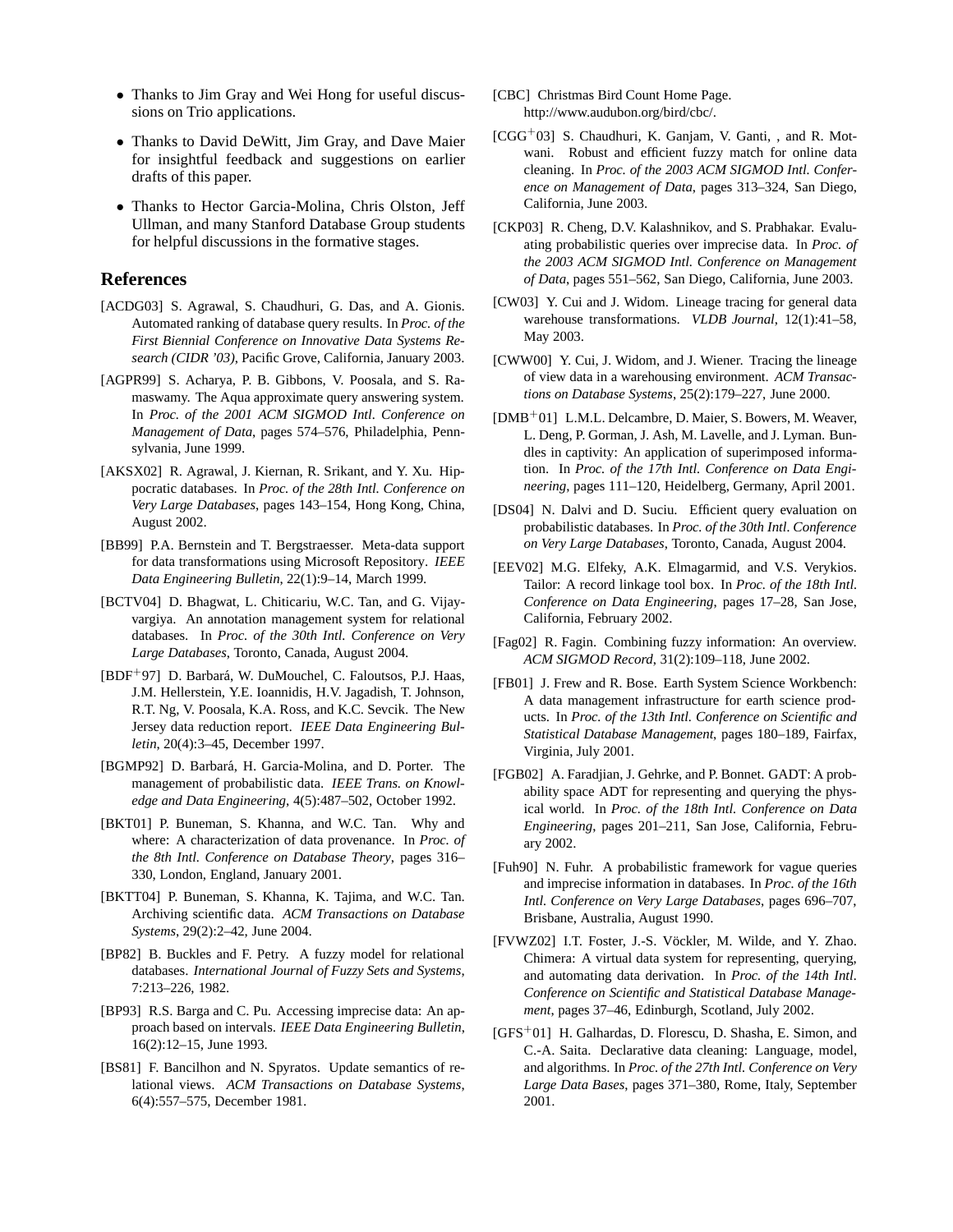- [GG01] M.N. Garofalakis and P.B. Gibbons. Approximate query processing: Taming the terabytes. In *Proc. of the 27th Intl. Conference on Very Large Data Bases*, Rome, Italy, September 2001.
- [GH97] T. Griffin and R. Hull. A framework for implementing hypothetical queries. In *Proc. of the 1997 ACM SIGMOD Intl. Conference on Management of Data*, pages 231–242, Tucson, Arizona, May 1997.
- [GST<sup>+</sup>02] J. Gray, A.S. Szalay, A.R. Thakar, C. Stoughton, and J. vandenBerg. Online scientific data curation, publication, and archiving. Technical Report MSR-TR-2002-74, Microsoft Research, July 2002.
- [HH01] P.J. Haas and J.M. Hellerstein. Online query processing. In *Proc. of the 2001 ACM SIGMOD Intl. Conference on Management of Data*, Santa Barbara, California, May 2001.
- [HN00] H.-I. Hsiao and I. Narang. DLFM: A transactional resource manager. In *Proc. of the 2000 ACM SIGMOD Intl. Conference on Management of Data*, pages 518–528, Dallas, Texas, May 2000.
- [HS98] M.A. Hernández and S.J. Stolfo. Real-world data is dirty: Data cleansing and the merge/purge problem. *Data Mining and Knowledge Discovery*, 2(1):9–37, January 1998.
- [IL84] T. Imielinski and W. Lipski. Incomplete information in relational databases. *Journal of the ACM*, 31(4):761–791, October 1984.
- [JLM03] L. Jin, C. Li, and S. Mehrotra. Efficient record linkage in large data sets. In *Proc. of the 8th Intl. Conference on Database Systems for Advanced Applications (DASFAA '03)*, pages 137–148, Kyoto, Japan, March 2003.
- [KOR96] S.K. Kwan, F. Olken, and D. Rotem. Uncertain, incomplete, and inconsistent data in scientific and statistical databases. In A. Motro and P. Smets, editors, *Uncertainty Management in Information Systems: From Needs to Solution*. Kluwer Academic Publishers, Boston, 1996.
- [Kum03] V. Kumar, editor. *Special Issue on Sensor Network Technology and Sensor Data Management,* ACM SIGMOD Record 32(4), December 2003.
- [Lee92] S.K. Lee. An extended relational database model for uncertain and imprecise information. In *Proc. of the 18th Intl. Conference on Very Large Databases*, pages 211–220, Vancouver, Canada, August 1992.
- [LLRS97] L.V.S. Lakshmanan, N. Leone, R. Ross, and V.S. Subrahmanian. ProbView: A flexible probabilistic database system. *ACM Transactions on Database Systems*, 22(3):419– 469, September 1997.
- [LM04] I. Lazaridis and S. Mehrotra. Approximate selection queries over imprecise data. In *Proc. of the 20th Intl. Conference on Data Engineering*, pages 140–152, Boston, Massachusetts, March 2004.
- [LS90] K.-C. Liu and R. Sunderraman. Indefinite and maybe information in relational databases. *ACM Transactions on Database Systems*, 15(1):1–39, March 1990.
- [MD99] D. Maier and L. Delcambre. Superimposed information for the internet. In *Proc. of the 1999 ACM Workshop on the*

*Web and Databases (WebDB '99)*, Philadelphia, Pennsylvania, June 1999.

- [Mon97] A.E. Monge. An efficient domain-independent algorithm for detecting approximately duplicate database records. In *Workshop on Research Issues on Data Mining and Knowledge Discovery (DMKD'97)*, Tucson, Arizona, May 1997.
- [Mot94] A. Motro. Management of uncertainty in database systems. In W. Kim, editor, *Modern Database Systems: The Object Model, Interoperability, and Beyond*, pages 457–476. ACM Press, New York, 1994.
- [OLW01] C. Olston, B.T. Loo, and J. Widom. Adaptive precision setting for cached approximate values. In *Proc. of the 2001 ACM SIGMOD Intl. Conference on Management of Data*, pages 355–366, Santa Barbara, California, May 2001.
- [OO93] A. Ola and G. Özsoyoglu. Incomplete relational database models based on intervals. *IEEE Trans. on Knowledge and Data Engineering*, 5(2):293–308, April 1993.
- [OW00] C. Olston and J. Widom. Offering a precisionperformance tradeoff for aggregation queries over replicated data. In *Proc. of the 26th Intl. Conference on Very Large Data Bases*, pages 144–155, Cairo, Egypt, September 2000.
- [Pos] PostgreSQL Home Page. http://www.postgresql.org/.
- [RH01] V. Raman and J.M. Hellerstein. Potter's wheel: An interactive data cleaning system. In *Proc. of the 27th Intl. Conference on Very Large Data Bases*, pages 381–390, Rome, Italy, September 2001.
- [SA86] R. Snodgrass and I. Ahn. Temporal databases. *IEEE Computer*, 19(9):35–42, September 1986.
- [Sad91] F. Sadri. Modeling uncertainty in databases. In *Proc. of the 7th Intl. Conference on Data Engineering*, pages 122– 131, Kobe, Japan, April 1991.
- [Sar00] S. Sarawagi, editor. *Special Issue on Data Cleaning,* IEEE Data Engineering Bulletin 23(4), December 2000.
- [SB02] S. Sarawagi and A. Bhamidipaty. Interactive deduplication using active learning. In *Proc. of the 8th ACM SIGKDD Intl. Conference on Knowledge Discovery and Data Mining*, pages 269–278, Edmonton, Canada, July 2002.
- [SM01] M. Shapcott S. McClean, B. Scotney. Aggregation of imprecise and uncertain information in databases. *IEEE Trans. on Knowledge and Data Engineering*, 13(6):902– 912, November 2001.
- [SP97] P. Seshadri and M. Paskin. PREDATOR: An OR-DBMS with enhanced data types. In *Proc. of the 1997 ACM SIG-MOD Intl. Conference on Management of Data*, pages 568– 571, Tucson, Arizona, May 1997.
- [SS98] P. Samarati and L. Sweeney. Generalizing data to provide anonymity when disclosing information. In *Proc. of the 17th ACM SIGACT-SIGMOD-SIGART Symposium on Principles of Database Systems*, page 188, Seattle Washington, June 1998.
- [Sto87] M. Stonebraker. The design of the POSTGRES storage system. In *Proc. of the 13th Intl. Conference on Very Large Databases*, pages 289–300, Brighton, England, September 1987.